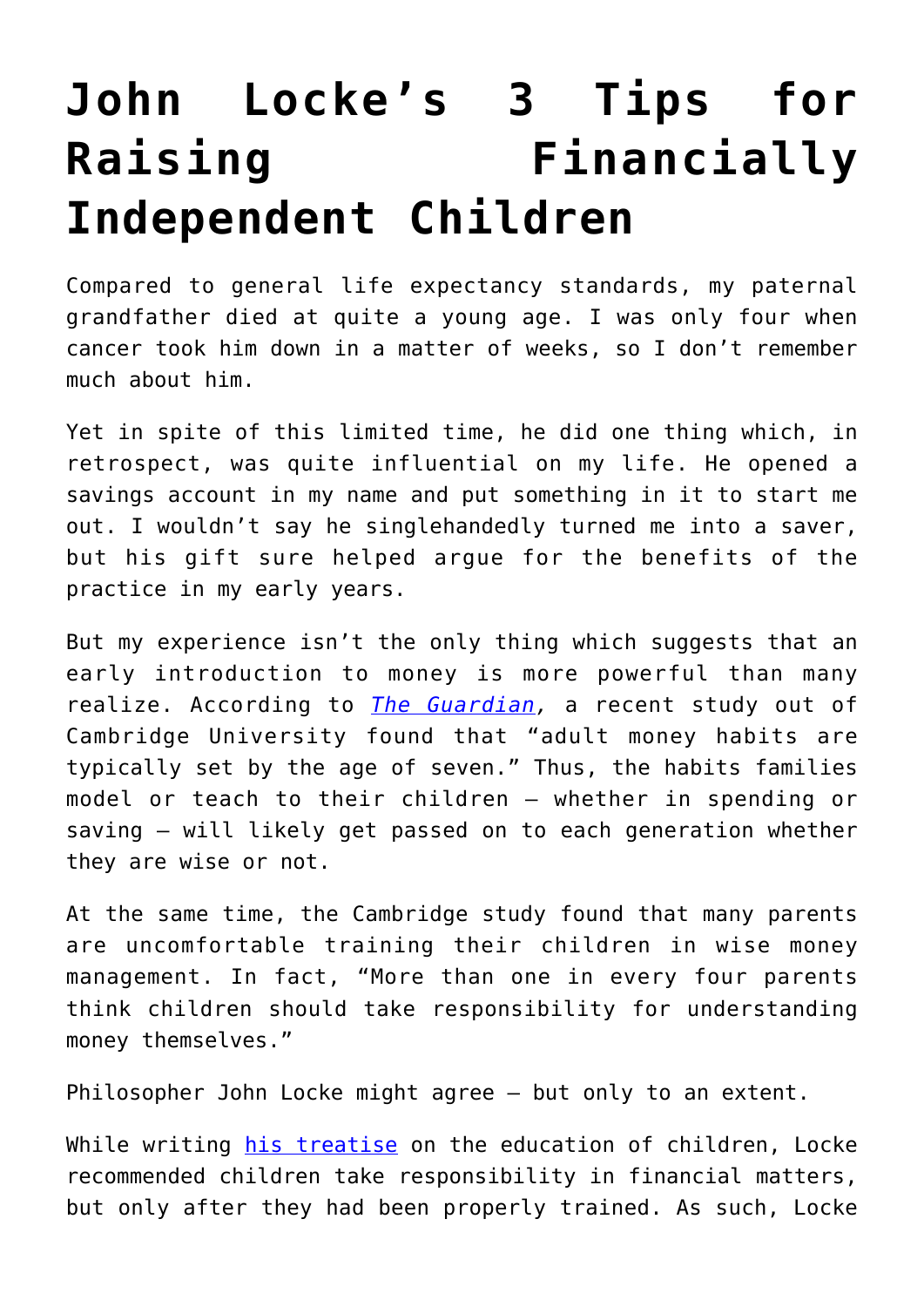would likely advise parents to observe the following three steps when teaching financial management to their children:

**1. Teach Them to Budget** – According to Locke, knowing what money is coming in and what money is going out is a matter of "reason more than arithmetic." Children should learn to manage financial accounts regardless of a family's financial standing, Locke notes, for those who keep an eye on these matters rarely "run to ruin."

**2. Don't Demand Exactness** – For many children, keeping precise records can seem like an overwhelming task, which in the long run could serve to drive them away from wise habits instead of toward them. It is perhaps for that reason that Locke urges careful management of funds, while also making the following qualification:

*"Not that I would have him set down every pint of wine, or play, that costs him money; the general name of expences will serve for such things well enough…."*

**3. Let Them Make Mistakes** – As Locke acknowledges, children desire to use their money for many things which seem frivolous or unnecessary in the eyes of their parents. But once children have been taught to successfully manage their money, Locke advises parents to refrain from criticizing a child's monetary decisions and simply remember what it was like to be a child.

Undergirding this admonition is the implication that with liberty comes responsibility. If parents have given their children the tools to make wise financial decisions, then they must also step back and resist the temptation to bail them out when they make poor ones.

Recent generations have struggled to gain their footing in life due to [crippling debt.](https://www.forbes.com/sites/sarahlandrum/2017/10/20/the-impact-of-student-loan-debt-on-millennial-happiness/#175eaed47125) Would today's parents help their children avoid such pitfalls if they taught them early in life to manage money wisely and well?